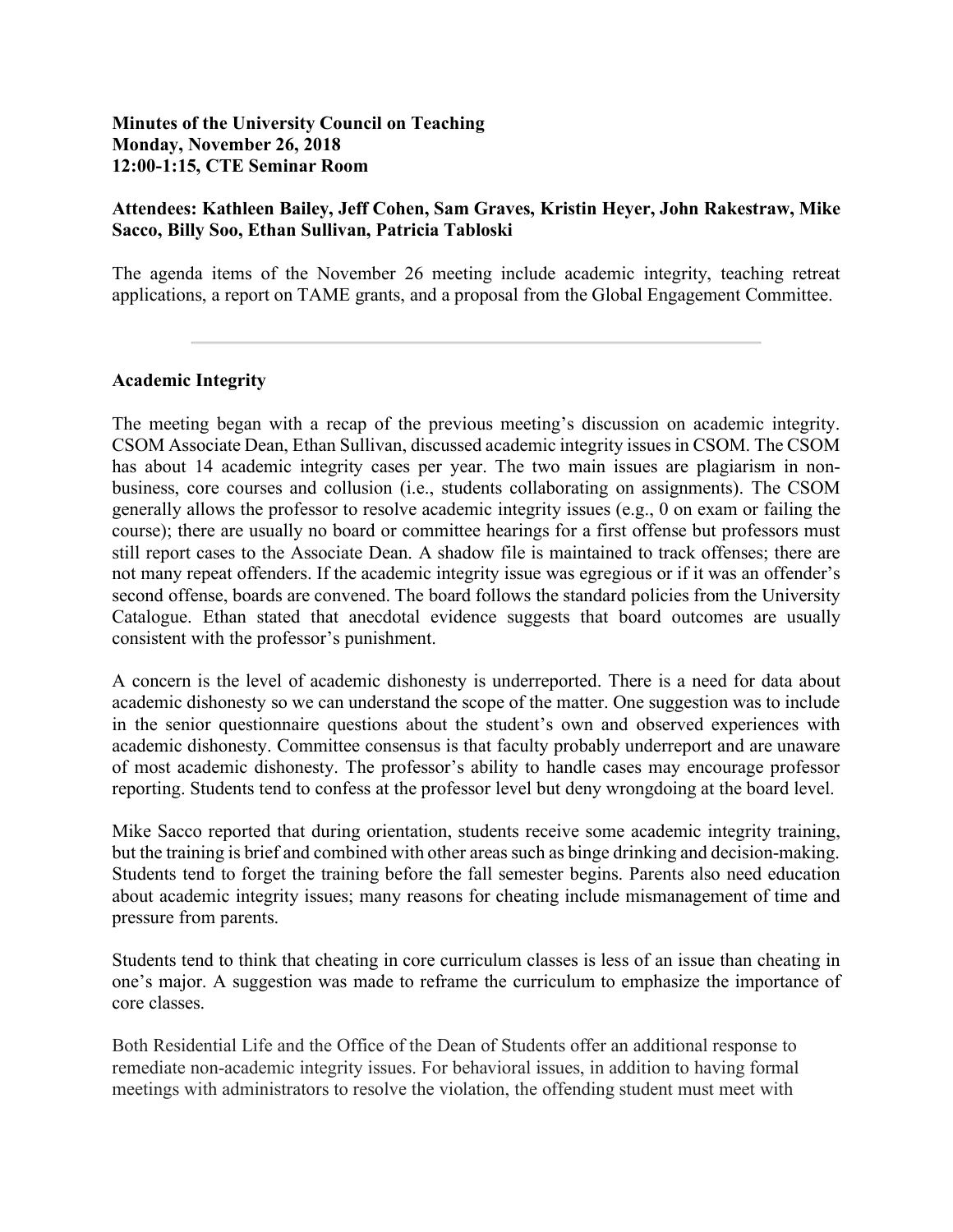a conversation partner from outside of the adjudication process as an opportunity to discuss possible related reasons for the behavioral issue.

Main Takeaways from Academic Integrity

- Best practices (standardized but allow Deans to tailor for each school)
	- o Including a list of ways students cheat would be attention grabbing
		- o "Cheat proof" assignment and exam design
		- o Makeup exam policies
		- o Exam proctoring
- Periodic reminders for students and faculty
- New faculty and graduate students/assistants need training during orientation about academic integrity
- Need data on amount of cheating
- What constitutes cheating? Parent editing papers? use of Adderall?

## **Teaching Retreat Applications**

As of the meeting, 3 people registered for the first information session and 5 people registered for the second information session. Suggestions to increase the number of applications include

- Soliciting nominations from department chairs, nominations would receive an invitation
- Distributing email from Eric Owens (previous attendee)
- Discussing the teaching retreat during department meetings

It is not too late to sign up for information sessions, but the application deadline is January 22, 2018.

# **TAME Grant Report**

The committee received about 20 submissions and awarded \$12,787 out of the budget of \$18,727. Four submissions were denied: 3 submissions were not in the spirit of the grant and 1 submission included a 1 sentence justification. A concern was raised that something about the application or website implied the grant process was trivial. Rejecting the application is a good response. This perception could be a product of grants that were awarded in previous years. The committee suggested waiting another cycle before the application is tweaked. Award letters were distributed.

### **Proposal from Global Engagement Committee (GEC)**

Kathy is meeting with Global Engagement Committee on November 27, 2018. The GEC asked that global engagement be a criterion to award TAME and TAM grants. A possible response to the request is to give special consideration to applications in the upcoming year and change the special consideration each year. The effect of this criterion may not change any of the awards because the global dimension may not be a binding constraint. An alternative response to the GEC is to add language that encourages, but does not require, global engagement. Kathy will bring responses from meeting with GEC to the next UCT meeting

\*\*\*\*\*\*\*\*\*\*\*\*\*\*\*\*\*\*\*\*\*\*\*\*\*\*\*\*\*\*\*\*\*\*\*\*\*\*\*\*\*\*\*\*\*\*\*\*\*\*\*\*\*\*\*\*\*\*\*\*\*\*\*\*\*\*\*\*\*